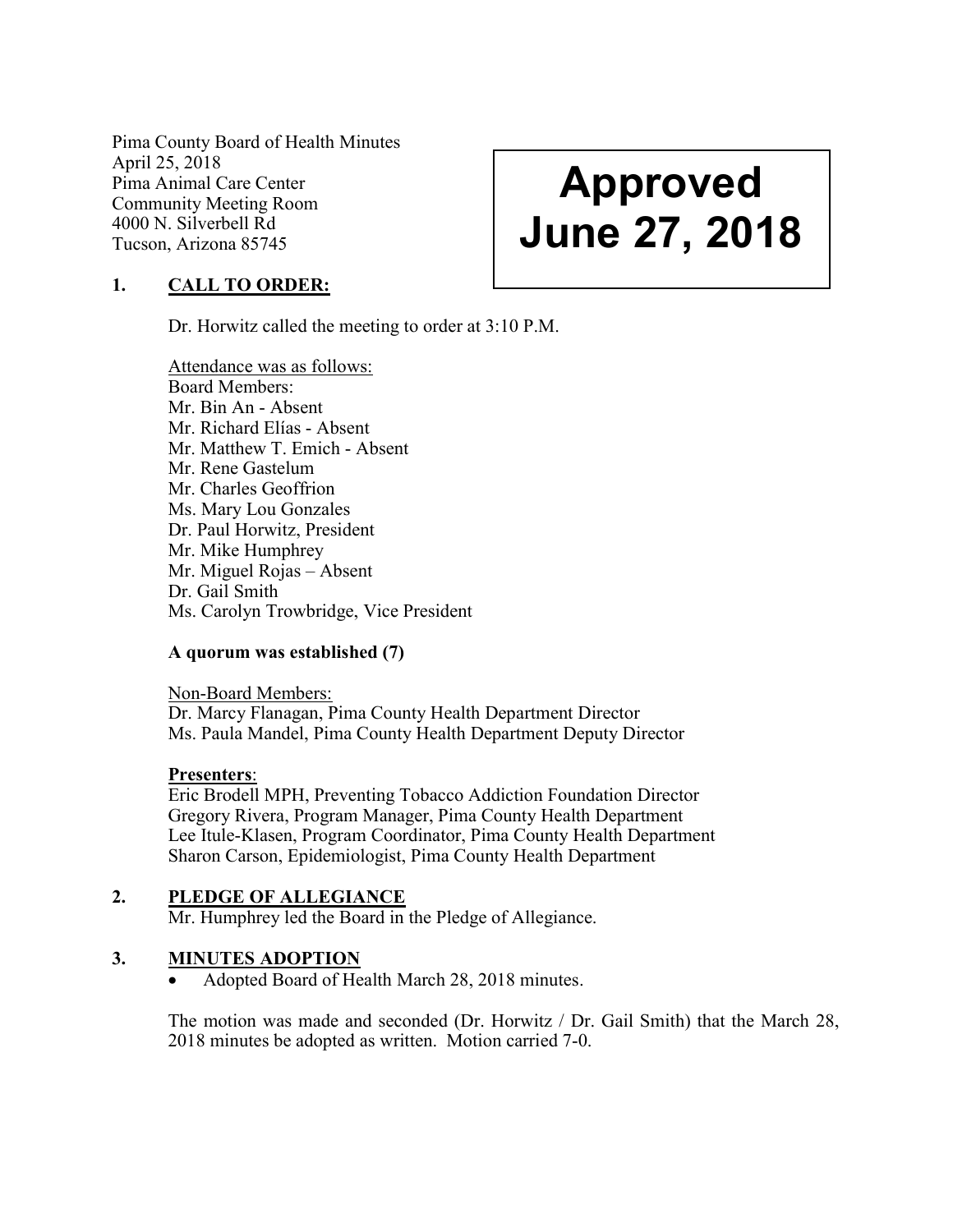### 4. DIRECTOR'S UPDATE

 Dr. Flanagan informed the Board of the Dental Program. The Health Department has applied for a significant increase of \$1.2 million. Unknown at this time if the application has been approved but the Health Department is the only agency in Pima County that applied for both North and South Pima County service areas. Our chances are good of being the full \$1.2 million. This money would be available for one year beginning July 1, 2018, with a four year grant cycle.

 Dr. Flanagan updated the Board that the Community Health Needs Assessment (CHNA), is underway. Community Stakeholders, Health Care Providers, and PCHD staff meet every three years to complete a community health needs assessment. The nonprofit hospitals are required to do so for their license. Tucson Medical Center is leading the effort on behalf of local non-profit hospitals. Emily Coyle, who helped with the data assessment three years ago is serving as a consultant for the current assessment process. These partners meet monthly to review community data and identify what the top priority areas will be for Pima County. Dr. Flanagan extended the invitation to the Board of Health to participate in future CHNA meetings to help identify the priority areas for our community.

 Dr. Flanagan informed the Board that the FBI was involved with some packages delivered on April 24, 2018, to the City Council offices, Mayor's office, and the Tucson Police Department that contained white powder. The FBI investigated and determined that there was not a public health threat and gave the 'all clear' by the end of business yesterday. The Health Department is always alerted when a public health threat like this occurs. Mr. Geoffrion inquired what the protocol is if a white substance is weaponized. Dr. Flanagan reported that the Health Department is called to partner, educate, and get people into treatment if necessary. The health department participates in public facing media requests providing information on any community health danger. We do not take over the investigation as it is led by the FBI.

 Dr. Flanagan informed the Board that the Health Department received a call from Behavioral Health that an inmate at the jail alerted correctional staff that he had injected himself with Abrin which is a bioterrorism reportable substance that can be lethal if ingested or inhaled. This individual claimed the substance was ordered off the internet which comes from Rosary Pea flower seeds and are toxic. The individual crushed up the seeds, liquefied them, and self-injected to commit suicide. The individual did not show any signs at the jail but was sent to the hospital. He was later transferred to the ICU when the individual began showing signs of renal failure and ultimately died three days later. The Health Department notified the State, the CDC, and the FBI who investigated this person's residence, found a blender that was sent for testing and the presence of Abrin was confirmed. The Medical Examiner's Office informed the Health Department that according to the CDC this is the first case known where someone had died from injecting Abrin. The State and the CDC were able to collect tissue samples to conduct additional research and will write a white-paper regarding this case. The FBI ultimately transferred the case back to local law enforcement and is now closed.

Dr. Smith inquired if this Abrin could still be floating around in the community. Dr. Flanagan reported that the FBI and local law enforcement are confident of the investigation to ensure the substance and associated items have been removed, destroyed and no longer pose a threat to the community.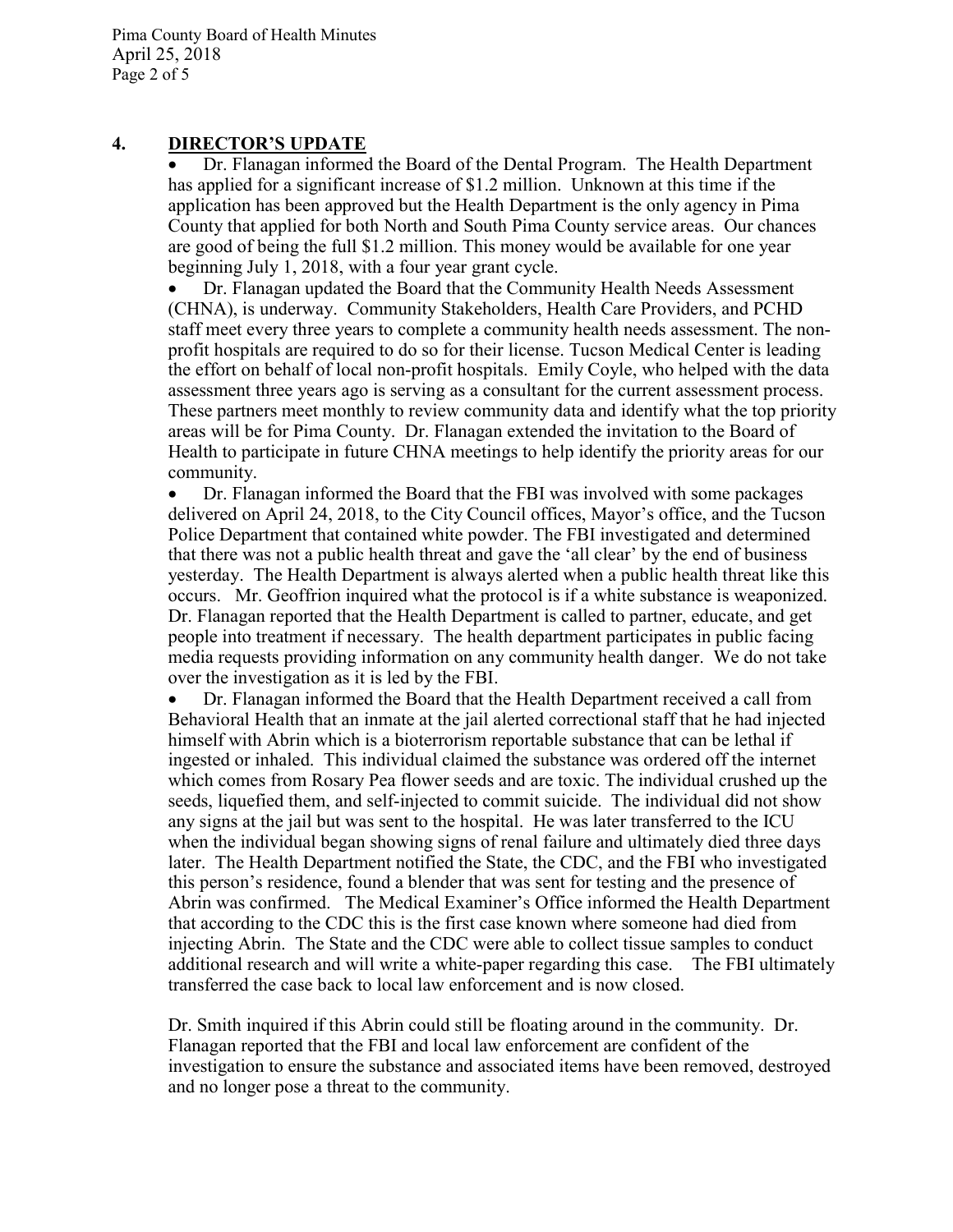Additional questions regarding potential cult involvement were discussed. Dr. Flanagan reported that although there was information regarding cult affiliation, the FBI investigated this possibility and determined that the individual's actions were their own and not in connection to a cult.

 Dr. Flanagan informed the Board that the Health Department sent the CDC a Morbidity and Mortality Weekly Report submission with information about the faith based intervention outbreak of mumps within a Marshall Field community that occurred last March. We hope to hear soon if the manuscript will be published. We have not heard if this has been accepted yet but is good news for our department and the great work that was done addressing this outbreak.

 Ms. Gonzalez inquired about a rabies outbreak that she recently read about. Dr. Flanagan reported that there have been a high number of rabies investigations recently and more so in Pinal County. The increase may be due to a large amount of new construction projects and weather changes causing wild life to be more visible. The Epidemiology team is in the process of updating the talking points and materials for an educational campaign similar to what was done in the past for West Nile Virus and other vector related events in the community. A rabies presentation is on the agenda for later in this meeting.

# 5. TOBACCO 21 PRESENTATION:

 Dr. Howitz introduced Mr. Eric Brodell, the director from Preventing Tobacco Addiction Foundation which is affiliated with Tobacco21.org. The Tobacco21.org website provides surveillance and data tracking of ordinances and laws around the country. The foundation also provides technical and media assistance that supports the process of passing and implementing the Tobacco 21 ordinance within communities.

In areas where the minimum legal age to purchase tobacco is 18, it is more likely that 13- 17 year olds intermingle with the 18 year olds and are introduced to tobacco products. However, in areas where the minimum legal age is 21, there is not as high of an intermingling of the 13-17 year old population and therefore a reduced rate of tobacco initiation among the underage group. This information is backed by the Institute of Medicine and the National Institute of Health that are validated by the political feasibility and brain development models.

There is evidence that smoking during formative teenage years reduces the natural effects of dopamine in the brain causing pleasurable events like hiking, biking, being with friends to be diminished by changing the brains chemistry. Tobacco companies know that the young population would be an easy target to use tobacco products and ultimately become addicted.

Currently, Arizona has two communities, Douglas and Cottonwood that have set the legal age of tobacco purchase at 21.

There are five states in the US that have adopted Tobacco 21 which are Oregon, California, Hawaii, Maine, and New Jersey. Many Tucson retailers support the Tobacco 21 initiative which could help with strengthening retail license language and enforcement. The State, County, and City can work together for a comprehensive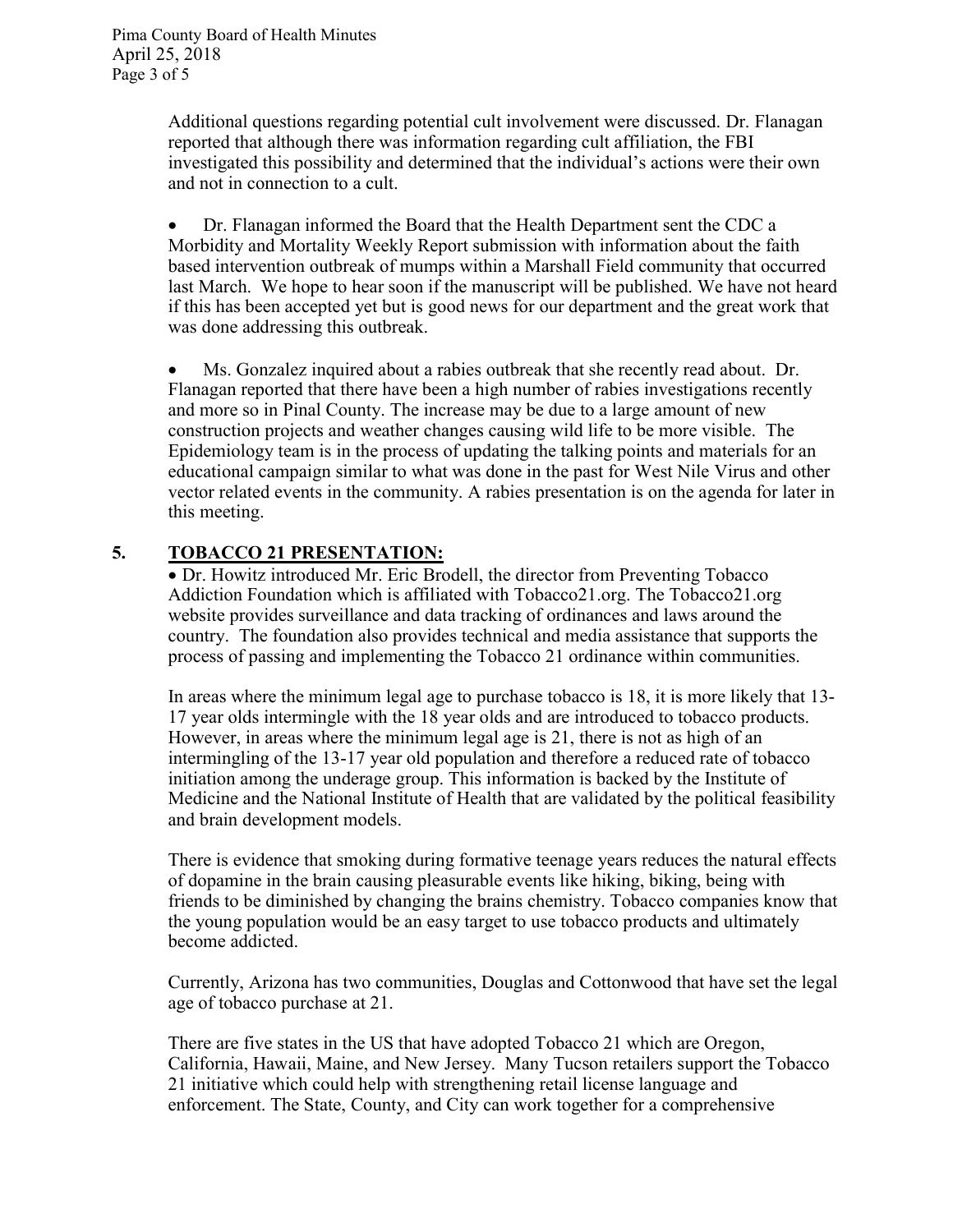approach to reduce tobacco initiation in the youth by changing the legal minimum age to 21. The Indian Reservations are sovereign nations and would need to adopt this through their leaders.

Mr. Geoffrion inquired if tobacco companies have to report their sales. Mr. Brodel replied they do not.

Dr. Horwitz inquired if a minor who wanted nicotine replacement therapy need parental consent. Dr. Flanagan replied that they can receive counseling through Arizona's Smokers Helpline but not nicotine replacement therapy.

Dr. Smith suggested inquired if a marketing campaign with information on how to get help would be beneficial. Mr. Brodel replied that posters, busses, tag lines on highways, are excellent ways to inform the community.

# 6. TOBACCO ORDINANCE UPDATE:

 Gregory Rivera, reported that the 8.5 Tobacco Ordinance is still being updated to include language that prohibits vaping on public transportation, public use areas, hotel smoking rooms, and other public areas. The strategy is to present the ordinance to the Board of Supervisors and City Council members for maximum community support for the ordinance which includes language ensuring the least negative impacts to businesses. Both City and County representatives have voiced support which will encourage other municipalities like Marana, Sahuarita, and Oro Valley to follow suit. There is significant momentum nationwide for similar ordinances.

Mr. Geoffrion requested that this Board continue to be updated regarding the progression of the tobacco ordinance with the City Council, Pima County Board of Supervisors, and other municipalities and how this Board can assist with it being adopted.

Discussion regarding Tobacco 21 and the need for a resolution resulted in Dr. Flanagan's recommendation that the Strong Point contractor move forward to develop and issue the survey to gage community feedback of support for this initiative. Once the survey is completed the Board will be updated with these findings and can determine the next appropriate step of action.

# 7. EPIDEMIOLOGY PRESENTATION ON RABIES UPDATE:

 Sharon Carson, provided an overview on the Rabies Prevention and Animal Bite Protocols in Pima County. The agencies that receive and report these events are Tucson Wildlife Rehabilitation, Arizona Game and Fish Department, Forest Service Rangers, Veterinarians and private citizens. If quarantine is required there are two types; (1) when a domestic dog, cat, or ferret have bitten a human, and; (2) when a domestic dog, cat, o, ferret has been bitten by a rabid or potentially rabid animal. Animals are tested at the State Health Lab. The epidemiologist takes information from the physician, PACC representative, or the victim of a bite/scratch by a wild or domestic animal. Using a risk assessment the Chief Medical Officer will make a recommendation for rabies prophylaxis. Ultimately, it is the victim's decision if they want to initiate the rabies prophylaxis. In 2017, Pima County reported 77 incidents of animals with rabies as follows: 7 skunks, 63 bats, 6 foxes, and 1 bobcat. The U.S Department of Agriculture analyzes the variant types of rabies.